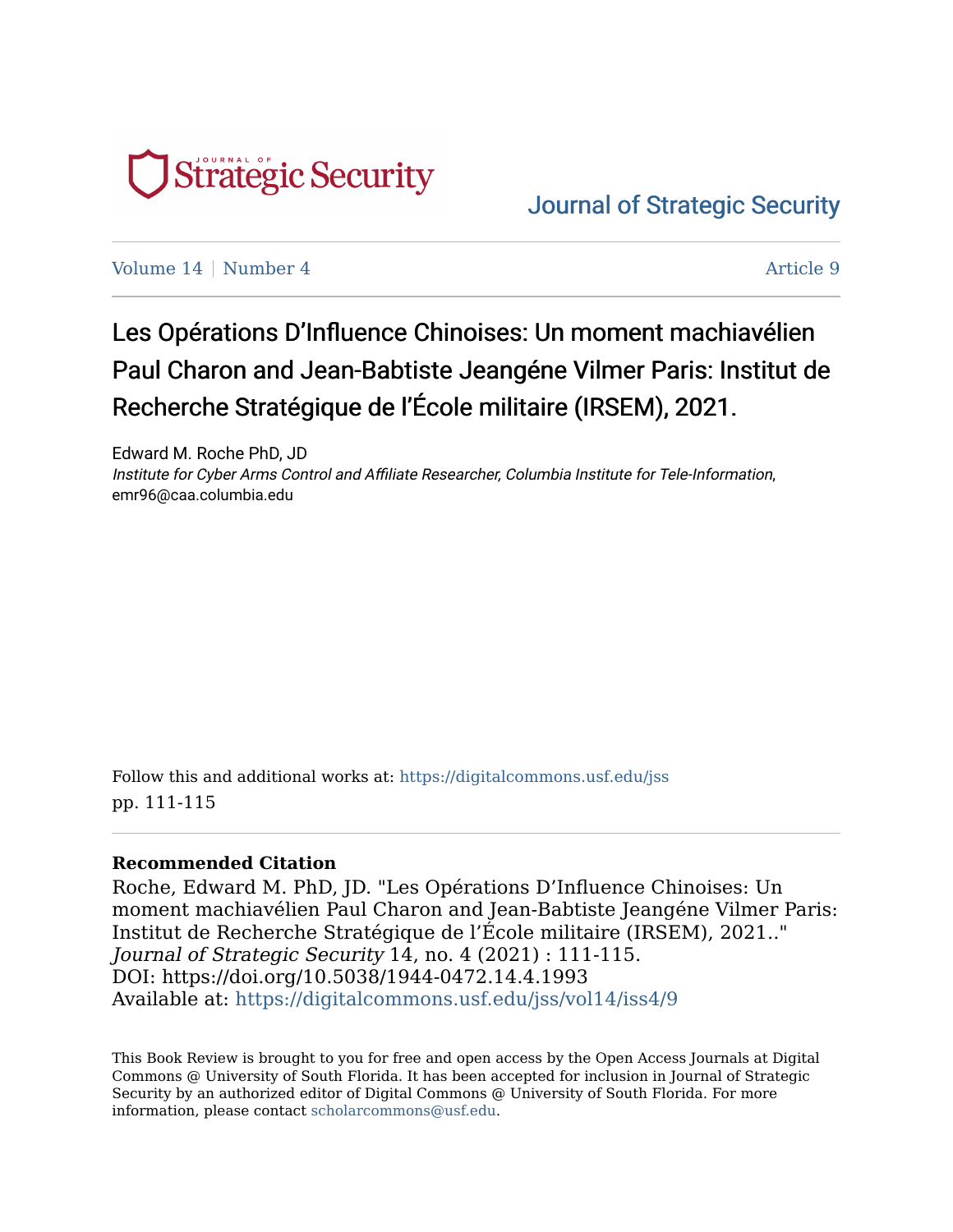**Les Opérations D'Influence Chinoises: Un moment machiavélien Paul Charon and Jean-Babtiste Jeangéne Vilmer Paris: Institut de Recherche Stratégique de l'École militaire (IRSEM), 2021.**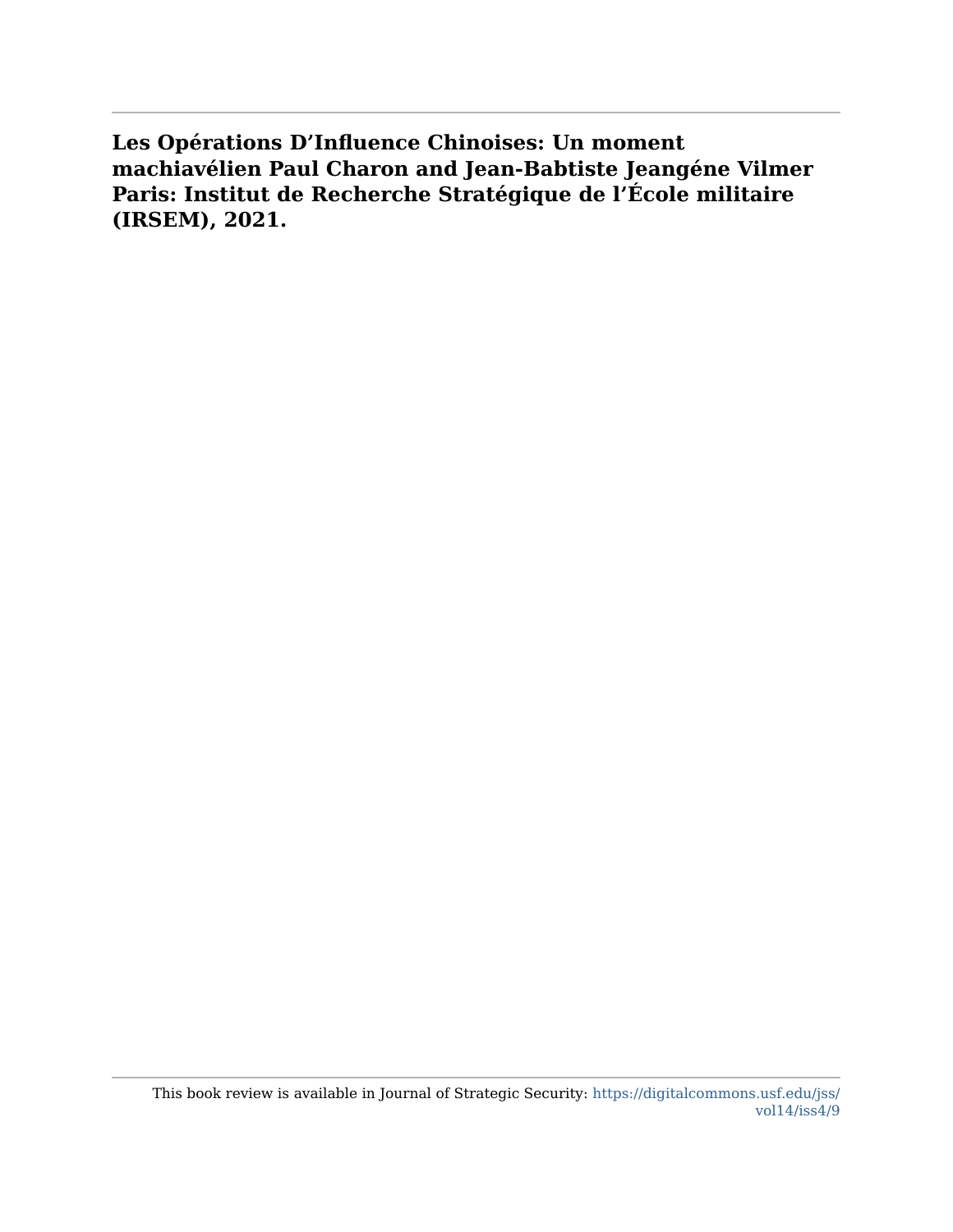## **Les Opérations D'Influence Chinoises: Un moment machiavélien Paul Charon and Jean-Babtiste Jeangéne Vilmer Paris: Institut de Recherche Stratégique de l'École militaire (IRSEM), 2021. ISBN: 978-2-11- 155493-1 641 pps.**

Review by Edward M. Roche, PhD, JD Institute for Cyber Arms Control Affiliate Researcher, Columbia Institute for Tele-Information

*Les Opérations D'Influence Chinoises* is the most complete description ever published about Chinese information warfare against the West. The authors, Charon and Jeangéne Vilmer, work at France's leading military think-tank, the *Institut de Recherche Stratégique de l'École militaire* (Military School Strategic Research Institute). This breathtaking study is complete with 200 pages of case studies on Chinese manipulation of information as regards Taiwan, Hong Kong, Singapore, Sweden, and Canada. Their analysis is stunning.

The sole purpose of China's information warfare is to increase its influence in the world. It uses three vectors: public opinion warfare, psychological warfare, and battles using international law. Operations are coordinated primarily by the Ministry of Security, a vast organization having 18 directorates, some of which use clandestine methods for overseas intelligence gathering and influence operations.

The Department of Propaganda oversees ideology and shapes the dominant discourse by controlling mass media and restricting freedom of expression and critical thinking—not only in China, but overseas as well. One important tool is the United Front Labor department, which targets ethnic minorities, intellectuals, religious organizations, overseas Chinese, and political parties in Hong Kong, Macao, and Taiwan. A Department of International Liaisons maintains connections with foreign political parties and works to build public opinion in favor of China while engaging in intelligence gathering. The Communist Youth League (80 million members) has a separate propaganda channel using social networks and even a rap group (CD Rev) which manufactures continual anti-American messages. There also is the "610 Office" employing approximately 15,000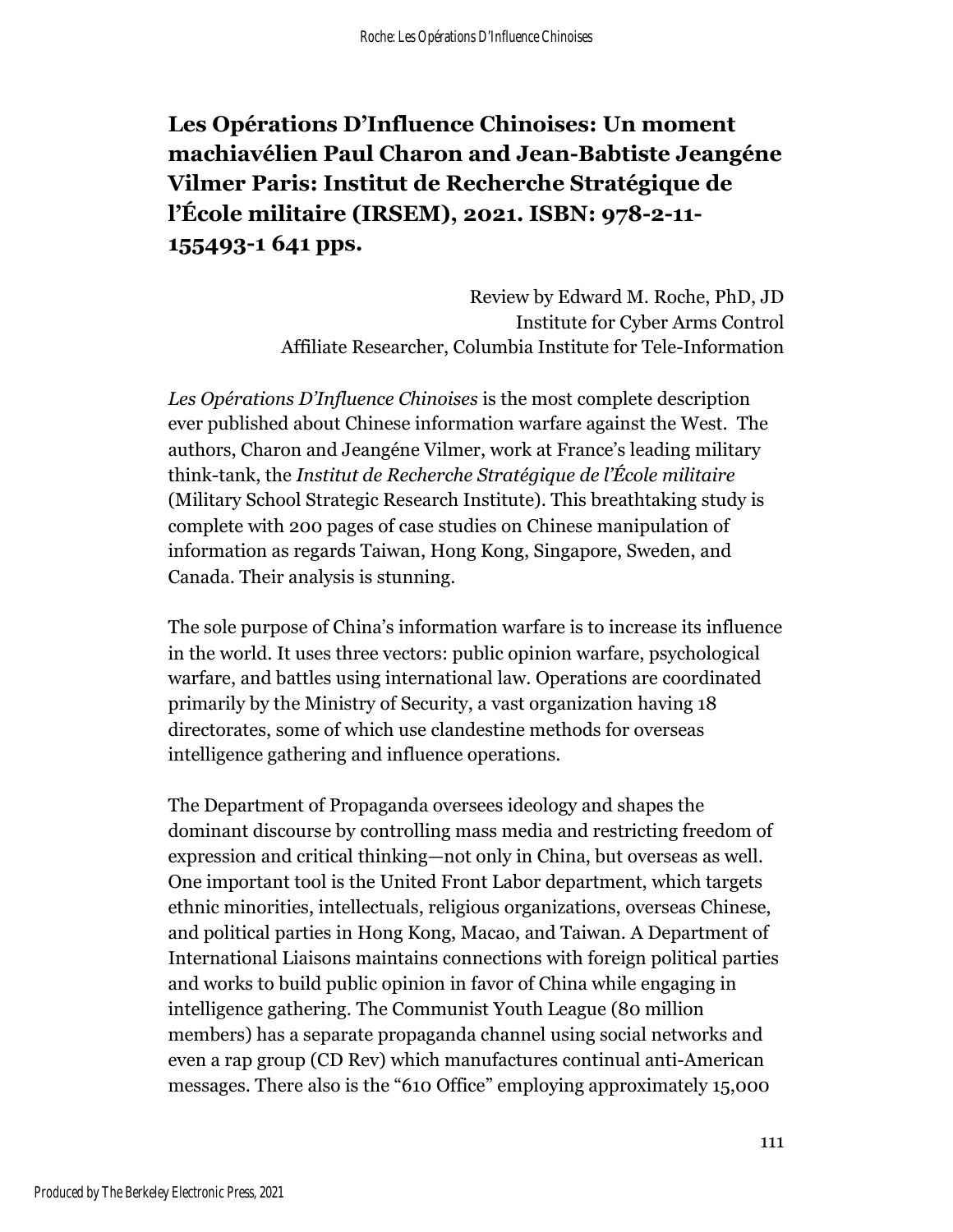persons organized solely for the purpose of exterminating the Falun Gong movement and its ideas worldwide.

The People's Liberation Army maintains a Strategic Support Force, including a Department of Network Systems for cyber activities. This includes "Unit 61716", the Public Opinion, Warfare, Psychological Warfare and Law Warfare "311 Base". It conducts research on information warfare against Taiwan and the United States. Current research efforts are focusing on use of Artificial Intelligence for manipulation of public opinion. The 311 Base also operates Units 61070 and 61198, which focus on network communications, psychological warfare, and Taiwan. They work through a "nebula of platforms'' that the authors call "relays''. These include the China Association for International Friendly Contact, which operates a training center and a fake hotel for the purpose of cultivating relationships with elites from foreign countries.

These are the high-level organizations directing Chinese propaganda ("information warfare") operations. The strength of this study is its identification of and detailed research on the subsidiary organizations that are recruited into these efforts: The Voice of the Strait, China Huayi Broadcasting Corporation, China Association for Friendly International Contact, US-China Sanya Initiative, China Association for Promotion of Chinese Culture, Haifeng Publishing House, and the China-United States Exchange Foundation.

Other tools include databases such as the Global Tone Communications Technology Co. Ltd (GTCOM). This is a big data processing company that uses Artificial Intelligence to analyze 10 terabytes of data per day imported both legally and illegally from the World Wide Web, online forums, Twitter, Facebook, WeChat and many other Internet sources. It is operated by the Department of Propaganda.

China collects massive amounts of data on foreign individuals, including Americans. For example, its Overseas Key Information Database (OKIDB) has information on 2.4 million persons, including their photographs, and 650,000 organizations. It also links in 2.3 billion press articles, and 2.1 billion social media posts. This work is funded by the People's Liberation Army and Ministry of State Security through the Shenzhen Zhenhua Data Information Technology Company. The work has a focus on politicians,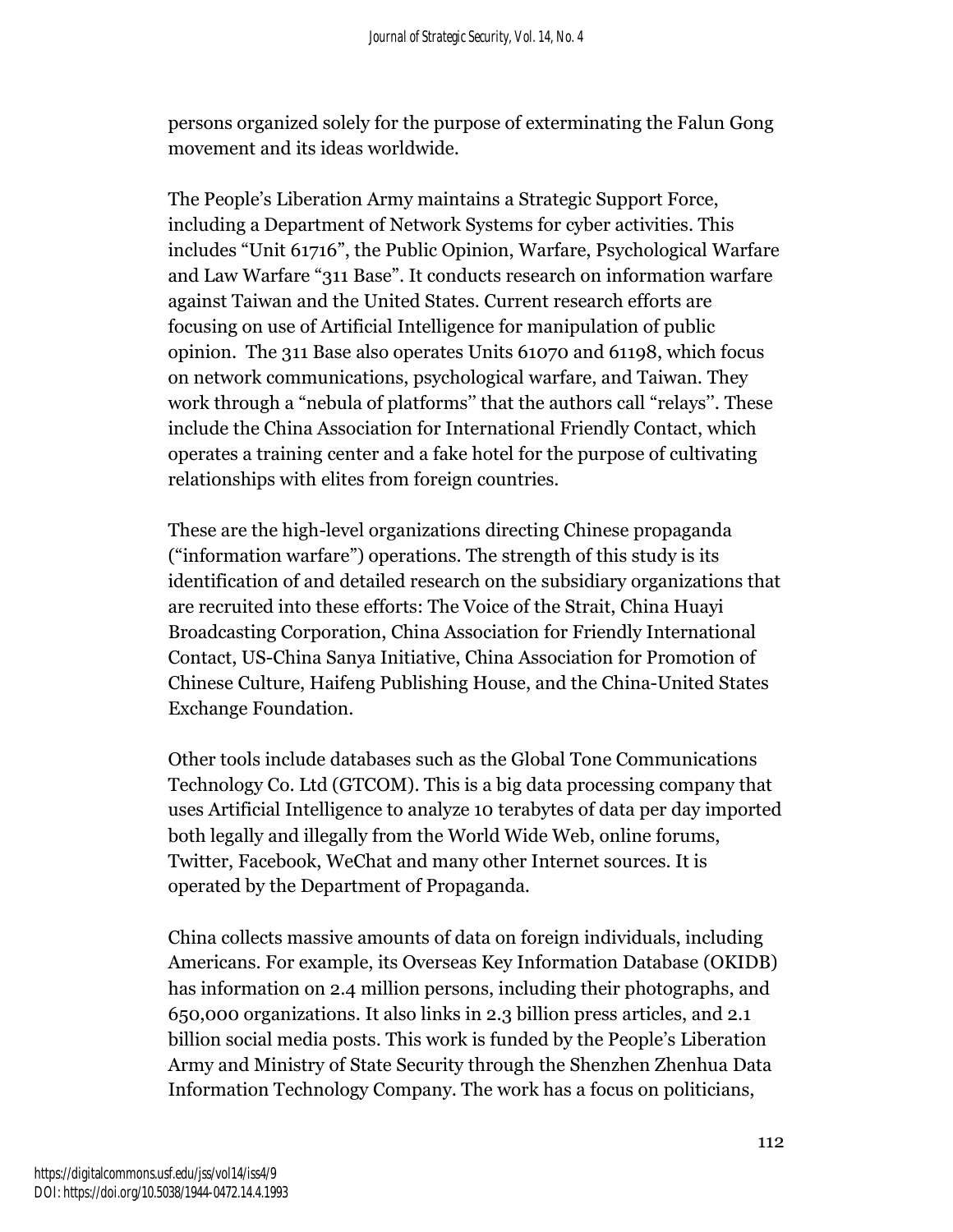public sector employees, academics, business persons, scientists, and think tanks outside of China. Social network analysis is used to construct personal profiles and professional connections. Against the backdrop of how China is collecting and analyzing this kind of information, it is notable that in early 2014, approximately 21.5 million personnel records from the U.S. Officer of Personnel Management were exfiltrated by China. These included persons with security clearances and data on their background checks. This information is used to aid Chinese security, intelligence, and information operations.

Private Chinese citizens are forced to help in these operations. Article 7 of the Intelligence Law binds all Chinese companies—public and private—as well as citizens to "support, assist and cooperate in national intelligence efforts." China's private sector is used extensively in these operations. For example, the Chinese company that constructed the Headquarters of the African Union loaded it with hidden microphones and hacked computer systems for a comprehensive eavesdropping operation that lasted from 2012 until 2017 when the operation was exposed by the French. In Africa, Chinese companies have aided in the construction of 186 government buildings and have constructed at least 14 sensitive government telecommunications networks.

The authors document how China uses Confucius Institutes to extend influence into higher education in the United States (and elsewhere) and buys off leading professors with generous grants. China works to influence Western think tanks and create their own. Another program is aimed at general culture and exerting influence over foreign cinema ("Hollywood") and video.

The penetration of smartphones worldwide has amplified the possibilities for exploitation. Social media platforms such as WeChat, Weibo, and TikTok also are part of the campaign. China uses armies of Internet trolls and astroturfing to generate consensus and pro-China public opinion throughout the web and social media. Spam is heavily used. The report notes that in 2017 more than 10,000 fake Twitter accounts were linked to the Chinese government.

The authors see this massive propaganda and subversion operation as modeled on the concepts developed in Russia during the 1920s. They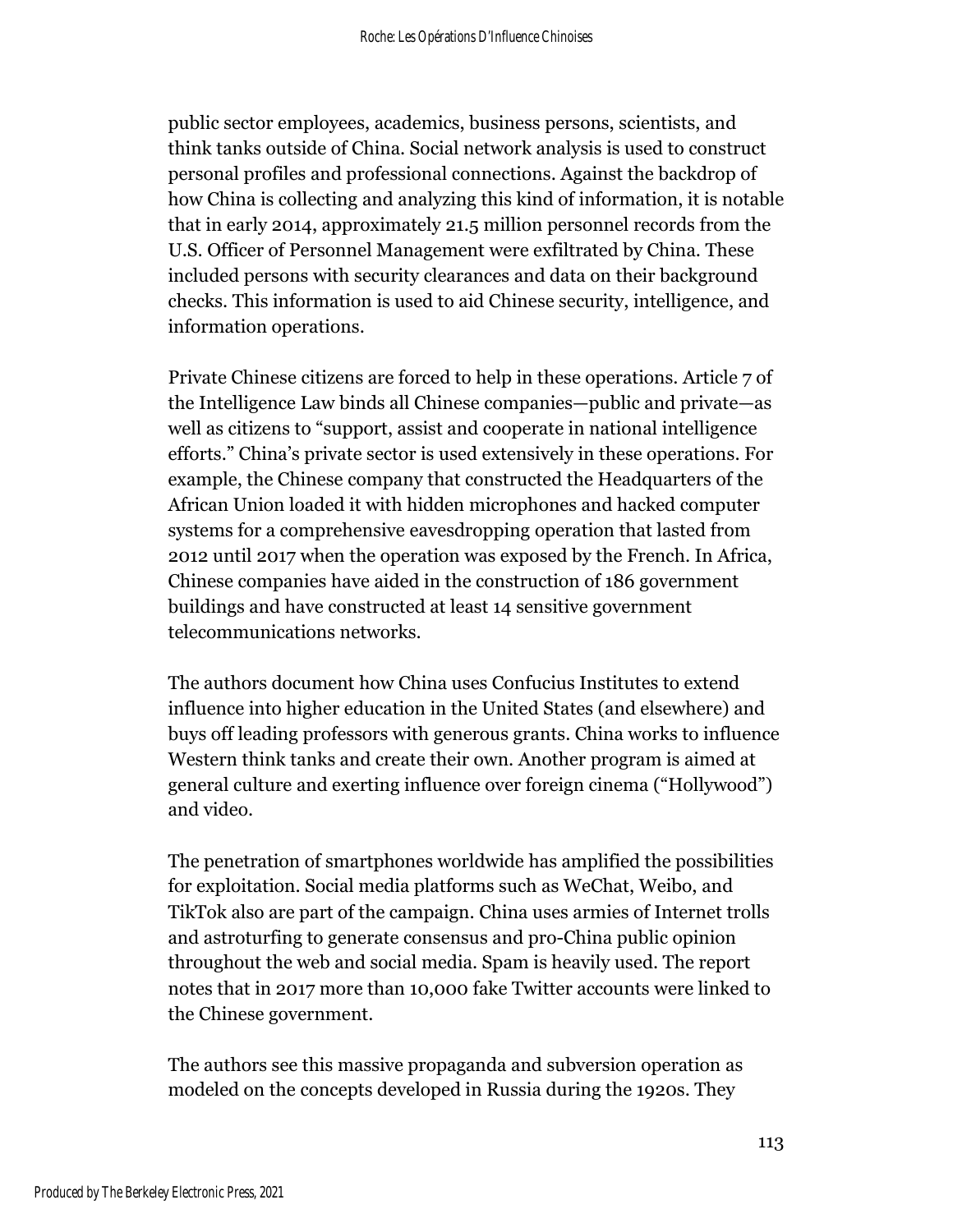assess that this approach has been updated and vastly improved by the Communist Party of China, primarily by adoption of innovative technology, more aggressive and overt overseas actions, a giant geographic scale and stunning linguistic scope. They provide several examples comparing Chinese and Russian operations.

An entire chapter with specificity is devoted to Chinese disinformation operations in connection with Covid-19. For example, in the "Infektion" ("Denver") disinformation campaign waged by Russia against the United States, the objective was to spread the idea that the AIDS virus was designed by the United States government against Afro-American populations and homosexuals. The authors trace this campaign, which started in 1983, through seven phases. Later, they provide in welldocumented detail the Chinese Covid-19 campaign designed to attribute the virus to U.S. biological warfare operations and match the steps taken by China to the exact same model as had been used by Russia years before. The level of detail is astonishing.

The authors show how the Chinese Covid disinformation campaign linked together a sequence of memes starting January 20, 2020 with an interview on the Zvezda (Russian) television channel. The disinformation was spread a week later in Inner Mongolia using the Kuaishou app, then was sent out by Chinese diplomats. This was followed in February by the Global Times, and "useful idiots" in TV Asahi, Helsinki Times, and the New Zealand Herald. In February a Chinese epidemiologist said at a government-organized press conference that the virus may not have originated in China. This was magnified by the Chinese Embassy in South Africa, and tweets questioning the involvement of the US military. Think tanks, experts, and others gradually were employed in this disinformation campaign, many through social media such as WeChat. Eventually it entered the mainstream press. The authors conclude that:

"It is still too early to assess the effectiveness of the operation, the effects of which can be felt for years . . . The future will tell us to what extent the belief in an American manufacture of the virus was able to take root . . . The operation . . . contributes . . . to the weakening of democratic societies by an insidious questioning of the nature of their institutions" (p. 605, transl. by author).